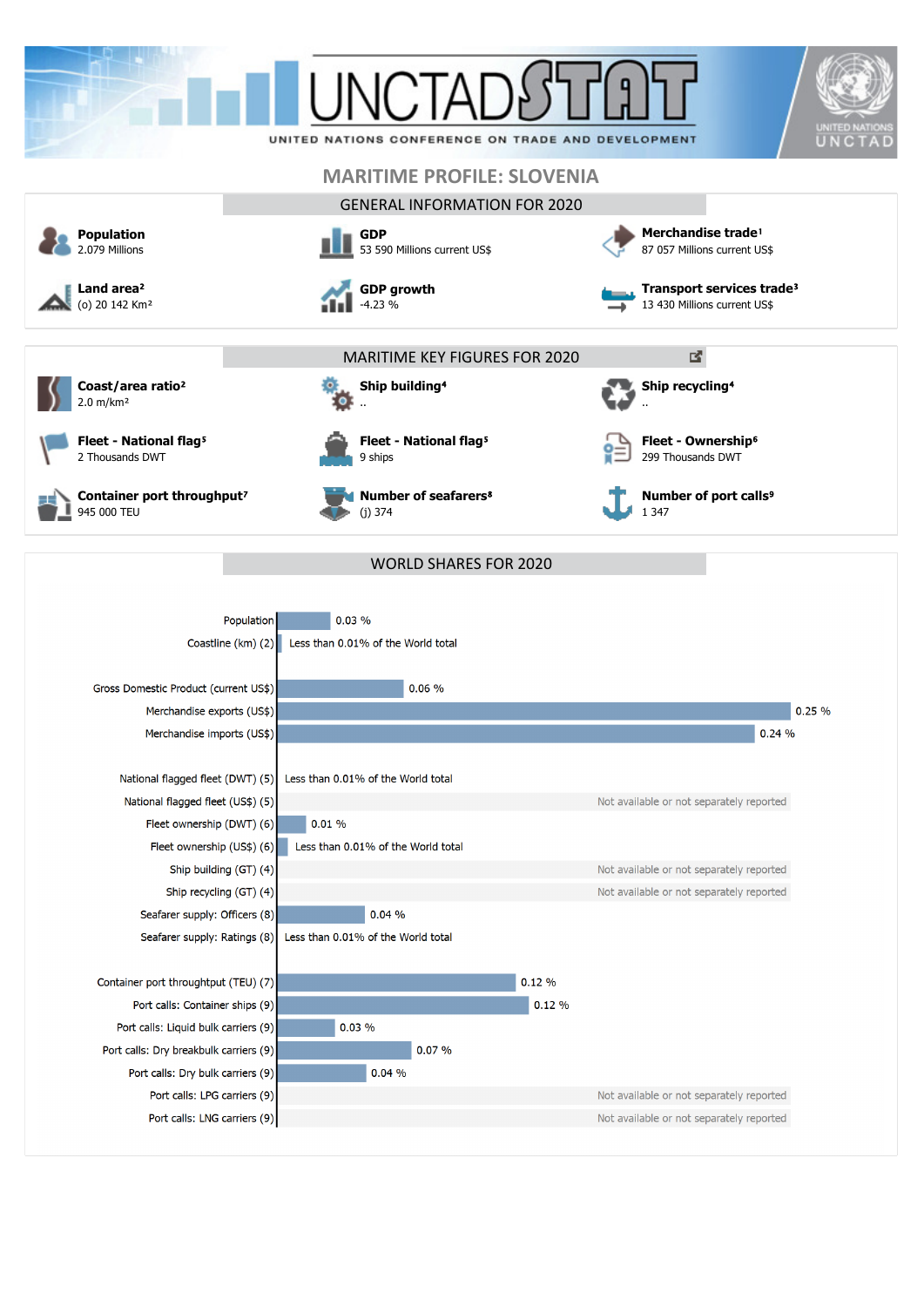

|                                                 | <u>INTENNATIONAL TIVADE IN TIVANJE ON I JENVICEJ</u> |      |      |      |  |  |  |  |
|-------------------------------------------------|------------------------------------------------------|------|------|------|--|--|--|--|
| Services exports by main category <sup>10</sup> |                                                      |      |      |      |  |  |  |  |
| (as % of total services)                        | 2005                                                 | 2010 | 2015 | 2020 |  |  |  |  |

| (as % of total services)                        | 2005 | 2010  | 2015 | 2020    |
|-------------------------------------------------|------|-------|------|---------|
| Transport                                       | ۰    | 25.6  | 27.8 | 33.8    |
| Travel                                          | -    | 42.2  | 36.3 | 15.7    |
| Other services                                  |      | 29.2  | 32.8 | 45.8    |
| Total trade in transport services <sup>10</sup> |      |       |      |         |
| (millions of US\$)                              | 2005 | 2010  | 2015 | 2020    |
| Transport services exports                      |      | 1 603 | 1835 | 2 6 5 6 |
| Transport services imports                      | -    | 949   | 939  | 1 279   |
| Transport services trade balance                |      | 654   | 897  | 1 3 7 7 |
|                                                 |      |       |      |         |

### Carrying capacity by type of ship<sup>5</sup>

| $\frac{1}{2}$        |                      |                      |      |      |
|----------------------|----------------------|----------------------|------|------|
| (Thousands DWT)      | 2005                 | 2010                 | 2015 | 2020 |
| <b>Total fleet</b>   | $\ddot{\phantom{0}}$ | 0.4                  | 1.3  | 2.0  |
| Oil tankers          | $\cdots$             | $\ddot{\phantom{a}}$ | 0.0  | 0.0  |
| <b>Bulk carriers</b> | $\cdots$             | $\ddot{\phantom{0}}$ | 0.0  | 0.0  |
| General cargo        | $\cdots$             | $\cdot$              | 0.0  | 0.0  |
| Container ships      | $\cdots$             | $\cdot$ .            | 0.0  | 0.0  |
| Other types of ships | $\cdot$              | 0.4                  | 1.3  | 2.0  |
|                      |                      |                      |      |      |



図

Transport services exports growth rate in 2020

**-5.2 %**

## Fleet by type of ship<sup>5</sup>

**(Number of ships)**



NATIONAL FLEET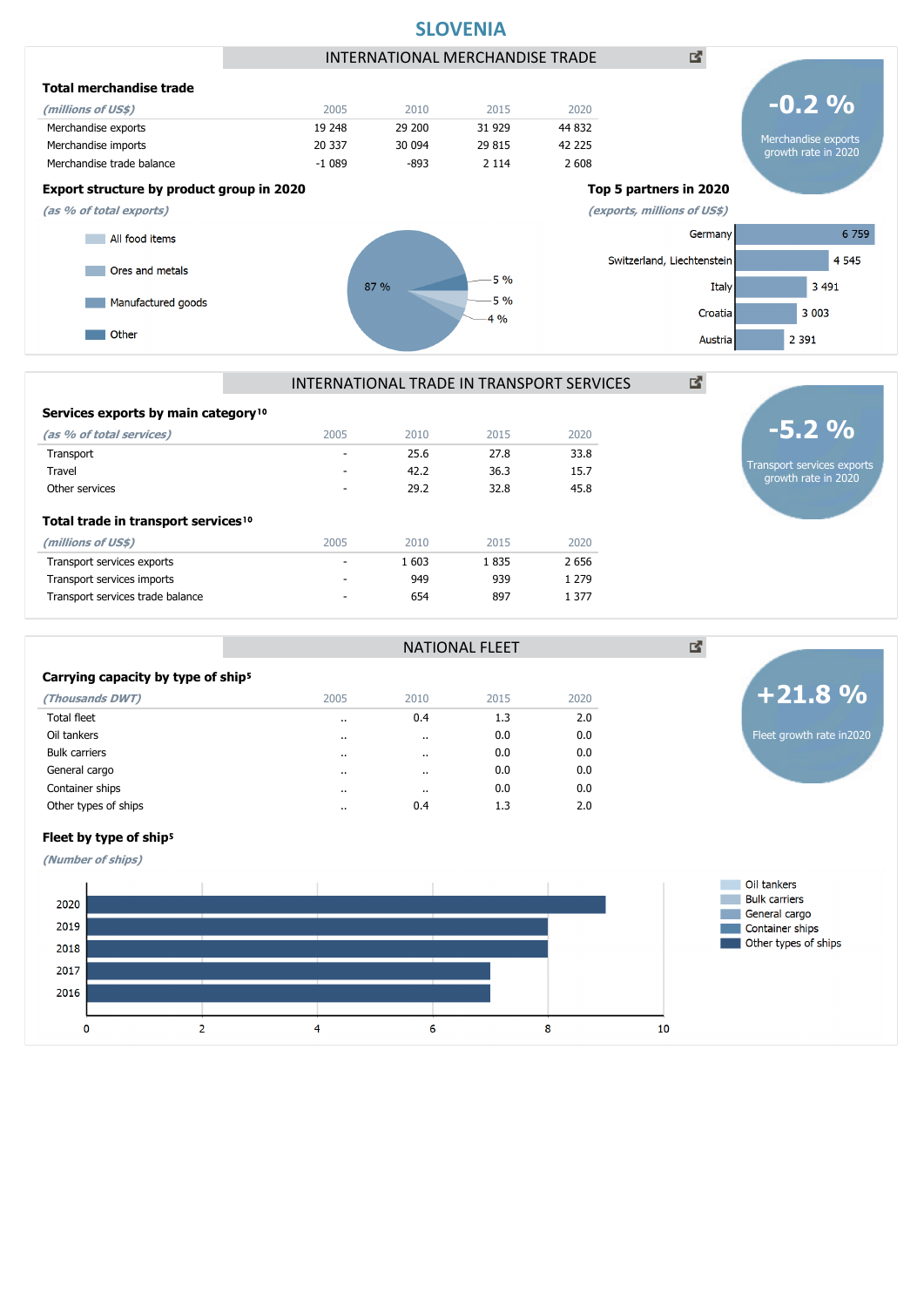## **SLOVENIA**

LINER SHIPPING CONNECTIVITY

0.354

 $0.344$ 

 $0.341$ 

 $0.339$  $0.337$ 

 $0.337$ 

 $0.332$ 

 $0.332$ 0.326

 $0.274$ 

凶



**Can only take values between 0 (minimum) and 1 (maximum)**

Italy

Croatia

Egypt

China

Israel

Oman

Malta

Singapore

Saudi Arabia

Korea, Republic of





図

## PORT CALLS AND PERFORMANCE

### Port calls, time spent in ports, vessel age and size in 2020<sup>9</sup>

|                                  | Number of<br>arrivals | Median time<br>in port (days) | Avg age<br>of vessels | Avg size (GT)<br>of vessels | Avg cargo<br>carrying<br>capacity (DWT<br>per vessel | Avg container<br>carrying<br>capacity (TEU)<br>per container<br>ship | Maximum size<br>(GT) of vessels |
|----------------------------------|-----------------------|-------------------------------|-----------------------|-----------------------------|------------------------------------------------------|----------------------------------------------------------------------|---------------------------------|
| All ships                        | 1 3 4 7               | 0.99                          | 15                    | 30 254                      | 23 112                                               | 3 4 4 7                                                              | 153 744                         |
| Liquid bulk carriers             | 141                   | 1.68                          | 13                    | 21 0 36                     | 33 3 28                                              |                                                                      | 28 059                          |
| Liquefied petroleum gas carriers | $\cdot$               | $\ddot{\phantom{0}}$          | $\cdot$ .             |                             | $\ddotsc$                                            |                                                                      | $\ddotsc$                       |
| Liquefied natural gas carriers   | $\cdots$              | $\cdots$                      | $\cdot$ .             | $\cdots$                    |                                                      |                                                                      |                                 |
| Dry bulk carriers                | 118                   | 3.78                          | 11                    | 36 328                      | 64 702                                               |                                                                      | 109 716                         |
| Dry breakbulk carriers           | 276                   | 2.01                          | 18                    | 5914                        | 7956                                                 |                                                                      | 30 983                          |
| Roll-on/roll-off ships           | 239                   | $\cdots$                      | 15                    | 43 521                      | 14 0 53                                              |                                                                      | 72 700                          |
| Container ships                  | 573                   | 0.64                          | 14                    | 37 462                      | $\cdot$ .                                            | 3 4 4 7                                                              | 153 744                         |
| Passenger ships                  | $\cdots$              | $\cdots$                      | $\cdot$ .             | $\cdots$                    |                                                      |                                                                      |                                 |

### Port liner shipping connectivity index - Top 5 ports in 2020<sup>11</sup>

**Maximum 2006=100 for China, Hong Kong SAR**